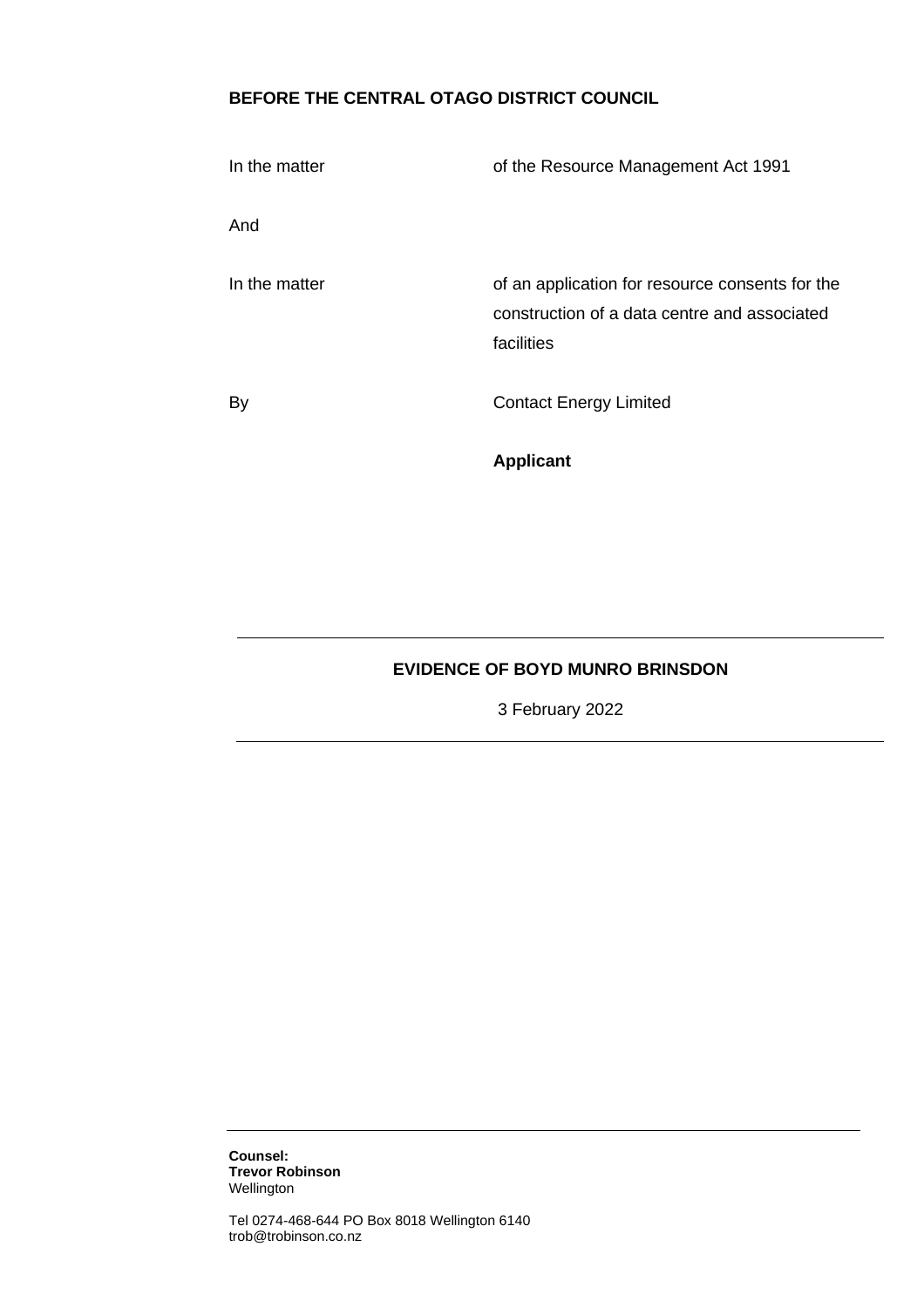### **Table of Contents**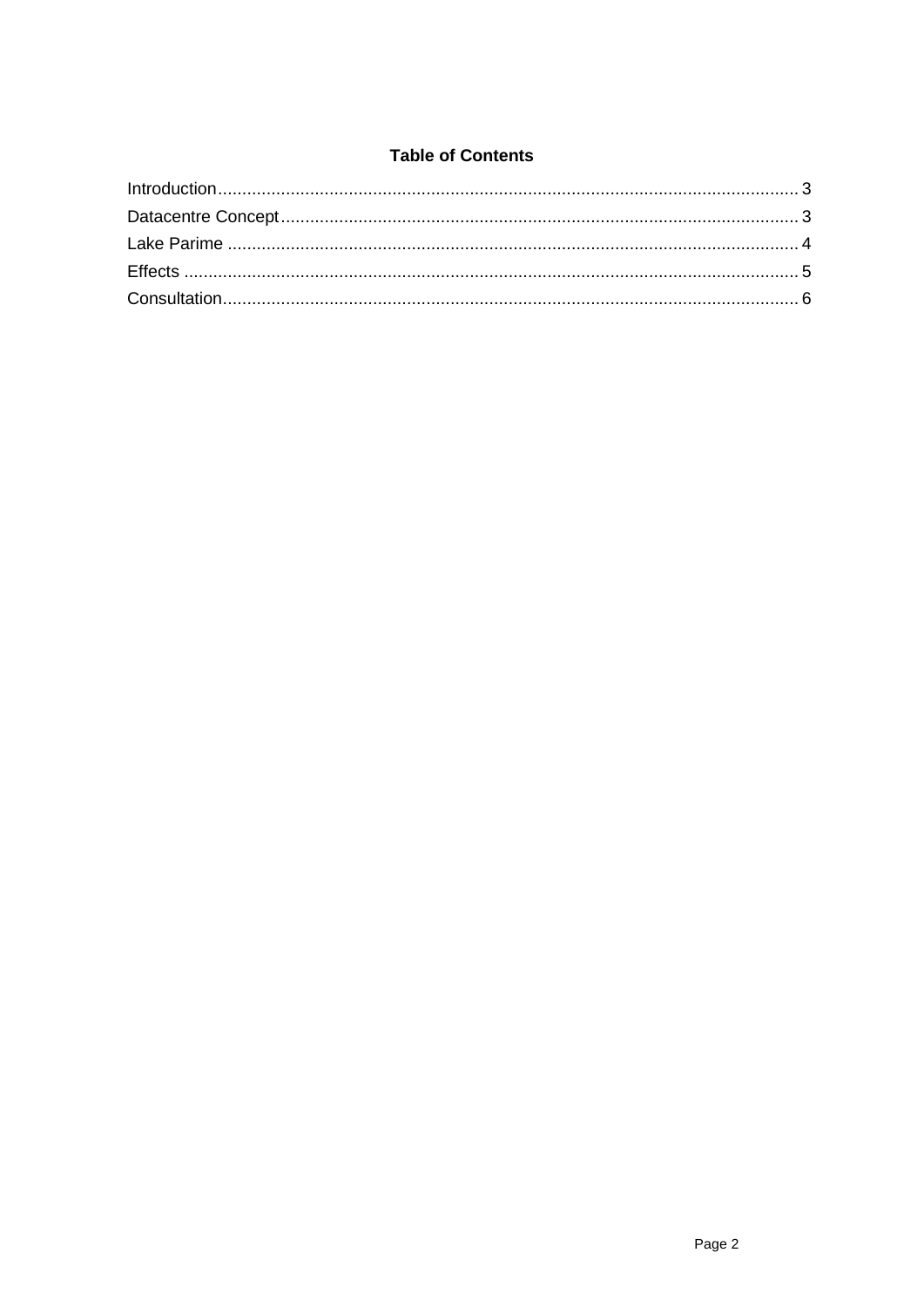## <span id="page-2-0"></span>**Introduction**

- 1. My name is **Boyd Munro Brinsdon**. I am the Head of Hydro Generation for Contact Energy Limited (Contact) based at Clyde and I am giving this evidence on behalf of the Applicant.
- 2. I have an Electrical Trade Certificate and Level 6 Diploma in Electricity Supply (Power System Management). After working for the former Electricity Corporation of New Zealand Limited on hydro generation sites in the Waitaki Valley and substation construction in the lower South Island and working for a number of years in the United Kingdom, I joined Contact in February 1997.
- 3. For most of the 20 years following 1997, I was employed by Contact in electricity market trading roles in Clyde and in Wellington. I was appointed to my present position of Head of Hydro Generation in 2015. In this role, I manage Contact's hydro generation facilities in the Clutha River including the Clyde Dam.

#### <span id="page-2-1"></span>**Datacentre Concept**

- 4. The concept underlying the applications Contact has made is for a Datacentre to operate on the Clyde Dam footprint in association with the Clyde Power Station. It involves a series of computer servers located within eight containers with the ability to operate 24 hours a day, 7 days a week. However, the proposal is that the Datacentre will manage its demand for electricity to match available electricity generation in realtime, operating as a flexible load on the electricity generation system, so that it has minimal impact on the electricity grid. The location of the Datacentre immediately adjacent to the Clyde Power Station promotes optimum efficiency, because it reduces transmission and distribution losses, which represent approximately 8-10% across the electricity grid.
- 5. The proposed Datacentre seeks to meet the growing global demand for data processing. In 2018, world Datacentres consumed close to 1% of globally generated electricity, and this trend is set to triple or even quadruple in the coming decade.
- 6. New Zealand is an attractive location for establishing new Datacentres, because of its very high proportion of renewable electricity generation (currently averaging around 85**%** and expected in the future to be 100% renewable in a mean hydrological year), as demonstrated by recent publicity of a significantly larger 100MW Datacentre proposal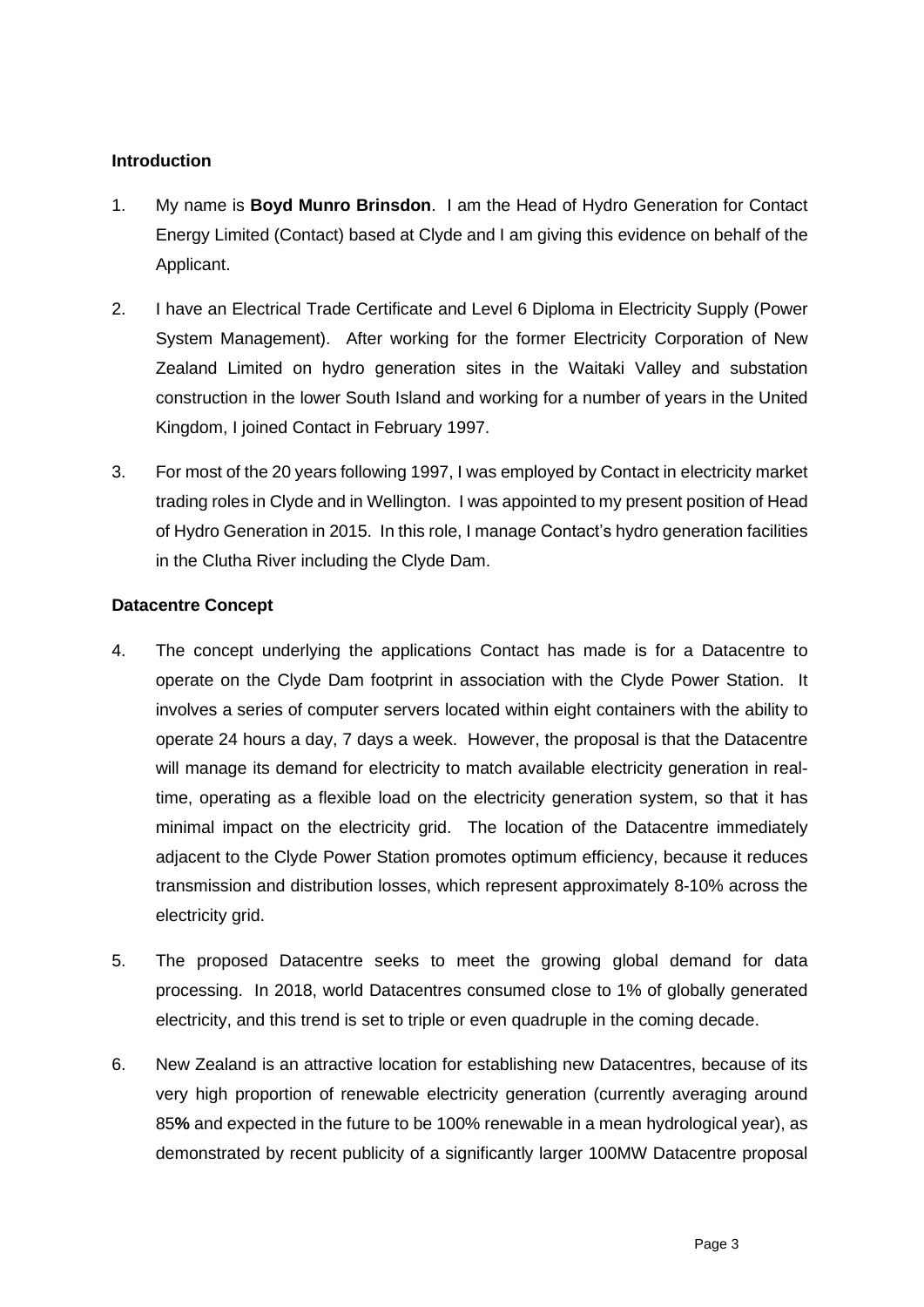planned for a rural site at Makarewa, adjacent to the 220kV transmission lines between Manapouri Power Station and the Tiwai Aluminium Smelter.

#### <span id="page-3-0"></span>**Lake Parime**

- 7. Data processing is not Contact's core business. Contact has entered into a commercial relationship with Lake Parime involving supply of up to 10MW of electricity to the Datacentre and related land lease for the Datacentre site.
- 8. Lake Parime is a privately owned, UK based, digital infrastructure company that designs, builds and operates high-performance computing systems that are connected to renewable energy sources. Lake Parime's first Datacentre was in Scotland, connected to a wind farm. Along with the proposed Clyde Datacentre, it is also working on a similar sized project in North America.
- 9. Whereas traditional datacentres are used for real time business critical services and therefore need 24x7 guaranteed energy supply, Lake Parime's business model involves use of high-performance computing services for blockchain and cryptocurrency (Bitcoin), data analytics and machine learning (AI) and scientific and economic modelling. These uses are not time critical and can therefore operate in conjunction with renewable electricity generation.
- 10. Lake Parime was recently recognised in PWC's UK Net Zero Future 50 List of Companies <https://www.pwc.co.uk/issues/esg/pdf/net-zero-future-50-2022.pdf> as UK innovators providing climate change solutions to data processing.
- 11. Although Contact will not own, operate or manage the Datacentre, it has made this application in its own name and will continue to hold the resource consents, should they be granted, to ensure that it retains responsibility to ensure that the Datacentre operates within the environmental parameters required by its resource consents and otherwise consistently with Contact's culture and values.
- 12. Contact recognises that blockchain/cryptocurrency is a controversial potential use of the Datacentre for some people. We have certainly had that feedback from some people in the local community.
- 13. Contact's contract with Lake Parime includes specific Code of Conduct clauses that allow it to terminate the Supply and Lease Agreement with Lake Parime if breached.
- 14. The need for a new substation has meant that Contact has also entered into an arrangement with Aurora, the local lines company. A Notice of Requirement was lodged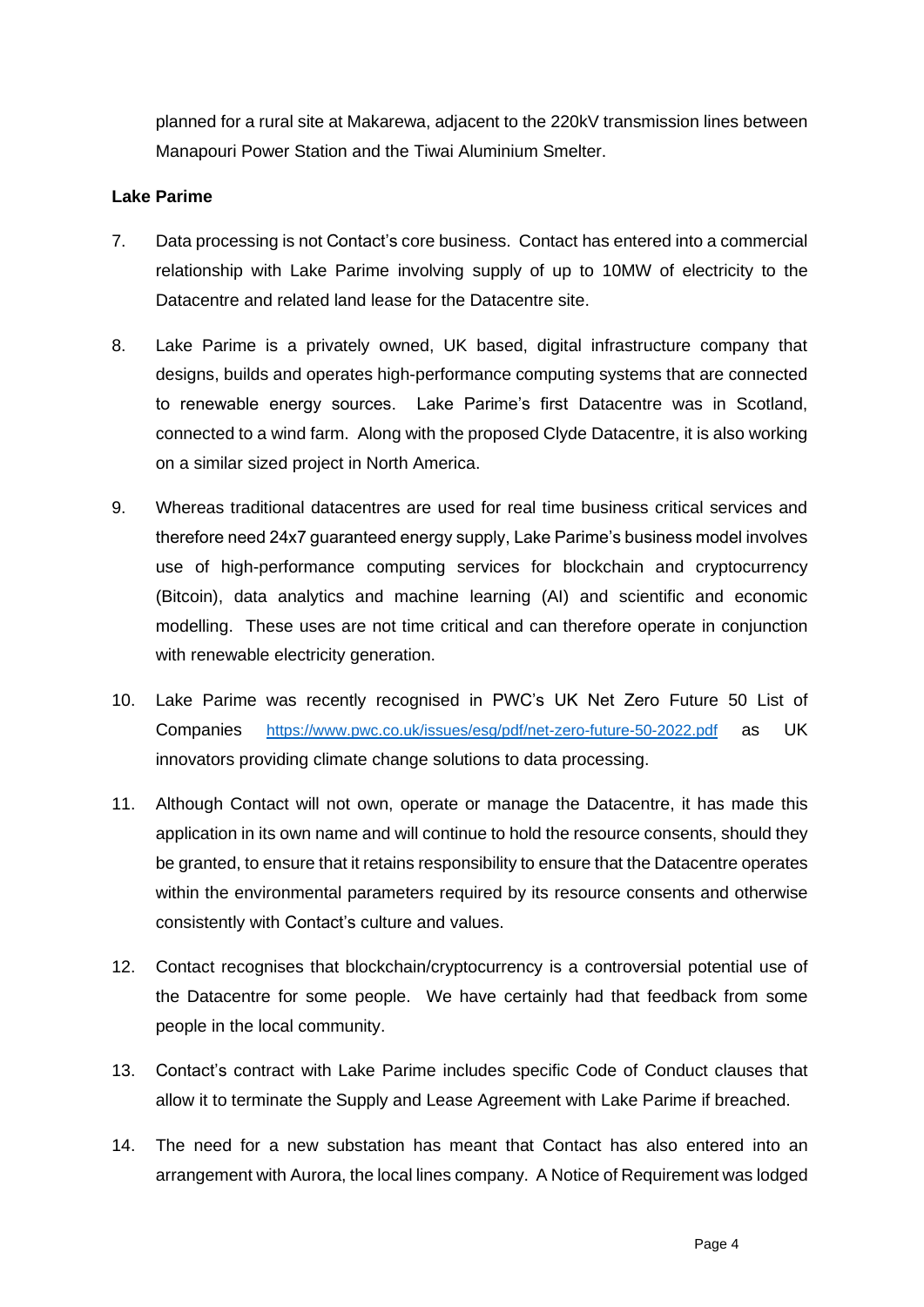for Aurora in conjunction with the Datacentre resource consent applications and has been processed separately. My understanding is that the Notice of Requirement has been accepted and that Aurora is currently preparing its outline plan.

#### <span id="page-4-0"></span>**Effects**

- 15. The application documents described what is proposed. Scoping the applications, the key environmental issues identified were noise and visual appearance. Those matters will be addressed by Ms Paxton and Mr Espie respectively. Contact relies on their expertise as indicating that the effects of the proposed Datacentre will be no more than minor.
- 16. Mr Curran will likewise address the different elements of the application, and their consistency with the relevant District Plan requirements.
- 17. I therefore only want to address the positive effects of the proposal from my perspective.
- 18. Firstly, the ability to operate the Datacentre in conjunction with Clyde Power Station provides Contact with the ability to improve the efficiency and resilience of its power station. The Datacentre can operate when electricity demand is low, and scale back operation (and electricity use) when electricity demand is high.
- 19. The commercial arrangements entered into with Aurora will benefit the local community because it will facilitate a new substation to replace the existing Clyde/Earnscleugh Substation on a basis that effectively subsidises its construction costs.
- 20. The Datacentre will be constructed in an area already devoted to electricity infrastructure, reducing adverse effects compared to other greenfield sites.
- 21. Construction of the Datacentre will require engagement and employment of local contractors in construction and ongoing maintenance roles. While the Datacentre will not have staff onsite, its operator will employ a small number of highly skilled maintenance staff to manage the servers within the Datacentre and associated electronic and electrical services.
- 22. The ready availability of high-performance computing infrastructure also provides a focus for potential development of new industry in the local area. I don't disagree with the Section 42A report author that it is somewhat speculative as to whether that actually occurs, but I regard that opportunity as a positive in its own right.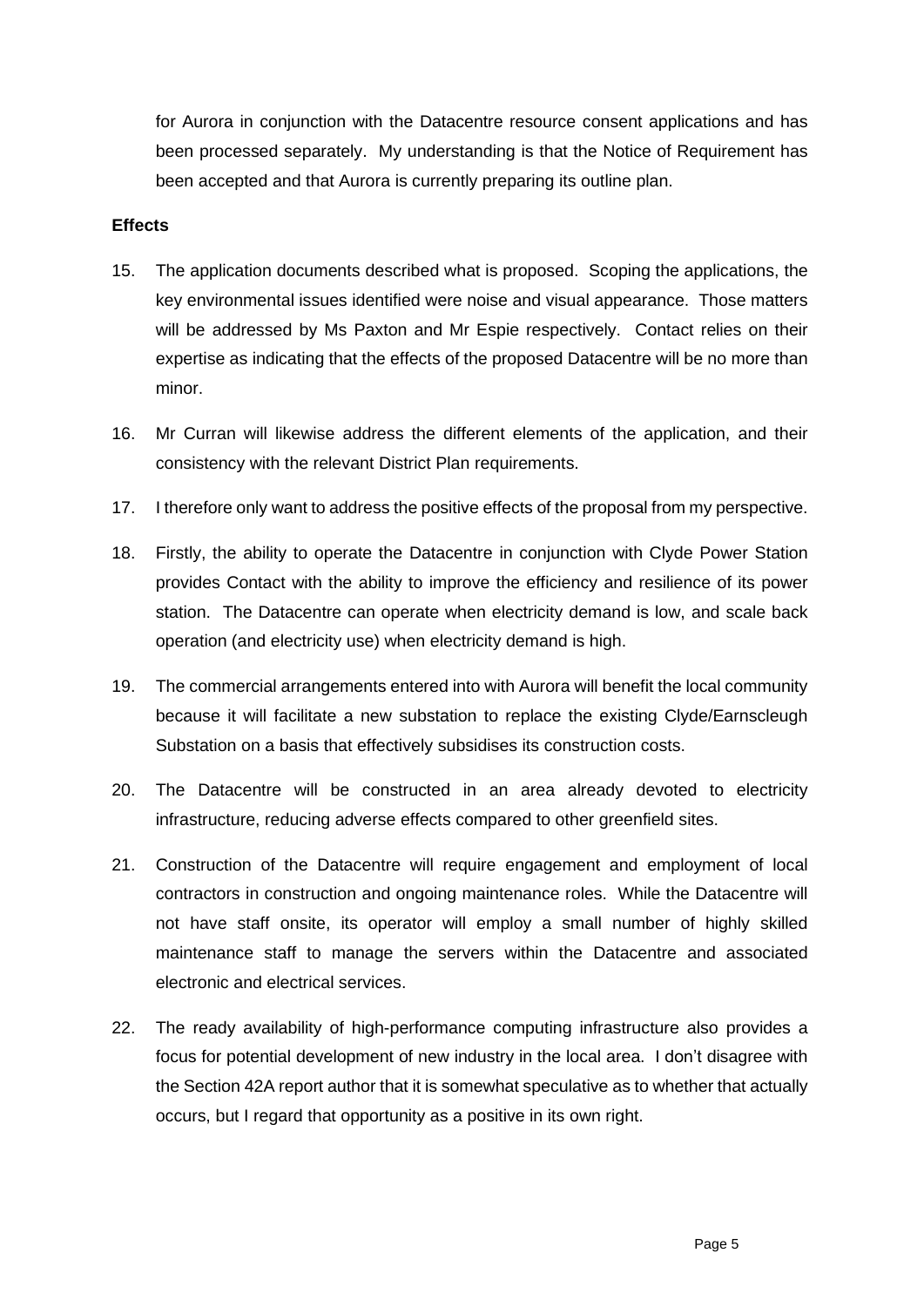23. More broadly this type of Datacentre and interruptible supply arrangement encourage further investment in new renewable generation to meet the Climate Change Commission's objective of a low emissions future for Aotearoa This type of supply arrangement supports the intermittent renewable generation that will be built in the future as supply to the Datacentre can be curtailed when generation output is disrupted by weather. It also reduces the need for fossil fuelled peaking plant as the electricity used can be re-directed to other users at times of peak demand.

#### <span id="page-5-0"></span>**Consultation**

- 24. I have been personally involved with consultation regarding this proposal.
- 25. Contact first advised nearby neighbours of the proposed project on 11<sup>th</sup> June 2021, with a letter outlining the details of the proposed Datacentre and the new substation. Location plans, approximate layouts and elevations of the buildings were included. We used contact details from Council's rates database, as well as doing a letter box drop. We also emailed Aukaha and Te Ao Marama the same information. A total of four neighbours reached out to me for further information and I met with them to elaborate on the project and hear their concerns. None of the submitters to this consent contacted me following their receiving of this information. One neighbour emailed me detailing his support for such a project. .
- 26. On the 27<sup>th</sup> August 2021, Contact sent a second letter with supporting information to the same initial neighbours and iwi groups because we had made changes to the project. The Datacentre building design and layout had changed (as a result of changes to Datacentre partners, a reduction in scale of proposed buildings and confirming the need for a noise wall). In this letter we also advised neighbours that we intended to submit our resource consent application the following week (early September). Contact received no communication back in response to this second letter.
- 27. We have not had any communication with our neighbours since submitting the resource consent application. We've not received any further queries or requests for more information from the neighbours we sent letters to either, nor from those neighbours notified in the resource consent process. Before the hearing, I will be making contact with Mr and Mrs Wilkes to see if they are happy for Mr Espie to go onto their property and undertake a further assessment of the landscape and visual issues raised in their submission.